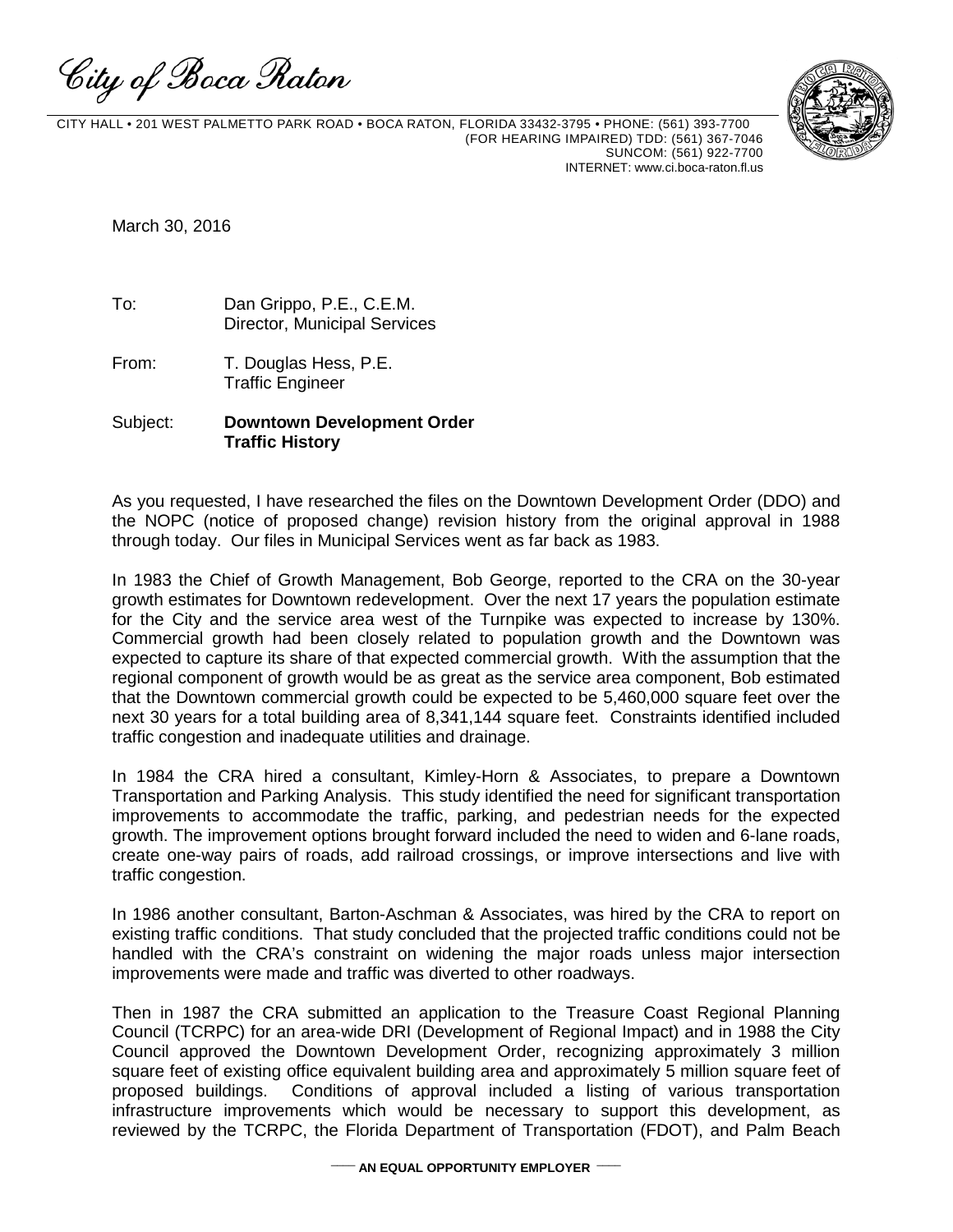County (PBC). This DDO granted approval status to approximately 5 million square feet of office-equivalent development for the Boca Raton Downtown. The individual development approvals (IDAs) now would only need to gain a site plan approval for their site specific details and not be liable or required to mitigate for off-site infrastructure needs. IDAs and permits could be granted to developers with the certain thresholds for off-site infrastructure improvement completions, as designated within the DDO. In 1990 the City established the Visions 90 Committee to manage the infrastructure improvements, which included a capital improvements program of funding for the comprehensive set of water, sewer, roads, drainage and beautification projects.

In 1992 the City Council approved a significant amendment to the DDO through Ordinance 4035. This amendment revised and/or deleted some transportation improvements and adjusted the timing of the improvements, given the Visions 90 funding program It recognized the need to implement a traffic diversion plan which would divert north/south through-traffic around the downtown. Other significant changes included the deletion of the 6-laning of the eastern section of Palmetto Park Road as well as replacing proposed new turn lanes at the intersection of Federal Highway/Palmetto Park Road with north/south left-turn restrictions.

The DDO was further analyzed related to traffic and amended in 2006, 2008, 2012, and 2015 by the City Council. The 2006 amended DDO allowed for greater office reductions in sub-areas and revised the allocations in sub-area E. The 2008 amended DDO modified transportation conditions for Camino Real/Dixie Highway and Dixie Highway/Hillsboro Blvd. The 2012 amended DDO eliminated the eastbound and westbound left turn lanes for Palmetto Park Road/Mizner Blvd. The 2015 amended DDO deleted the transportation condition for Camino Real/Dixie Highway. Development patterns, market conditions, background traffic and other changes and trends occurred over the years from the original DDO approval in 1988 to the present. Attached to this memo is a summary table of the DDO changes over time with respect to traffic issues.

In July 2014 a Kimley-Horn letter stated, "*The actual pattern of development within and around the DDRI has differed from what was originally contemplated and expected within the DDRI boundary. The DDRI allows for tradeoffs between uses as long as trip generation thresholds are not increased. The actual pattern of development has included a mix of uses, including a greater percentage of residential development within the DDRI than what was originally contemplated*."

Later in October 2014 Kimley-Horn said, "*Some of the characteristics of the development patterns have changed, as more residential development was built within the DRI than originally anticipated to this point. This increased level of residential development substantially changes the trip generation dynamics in a number of ways:*

- *Greater internalization of trips within downtown, as the residential uses help to balance out the pre-existing and new office and commercial uses*
- Changes in the directional split of traffic, as residential *trips are typically traveling in the opposite direction of office trips, especially during the AM peak hour*
- *Overall traffic is distributed more broadly over the course of the entire day, as opposed to the sharp AM and PM spikes in traffic volumes for office uses*
- *Lower overall trip generation, as residential uses have lower trip generation rates for comparably-sized office or retail uses*
- *Different trip distribution on the network, as residential units are traveling to and from different destinations using the roadway network*."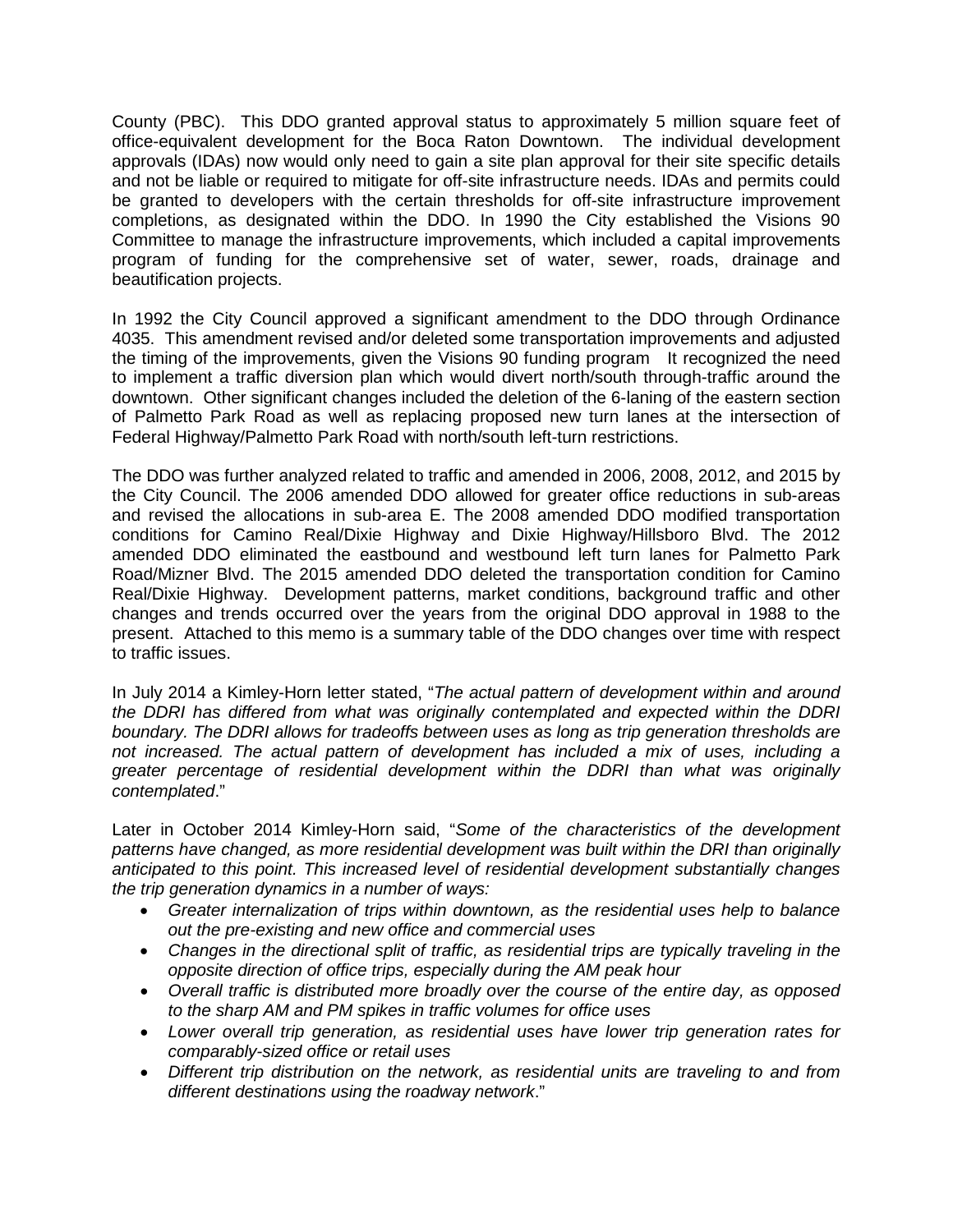The projection for the amount of residential dwelling units at buildout has consistently increased for the DDO over the years increasing from 1050 dwelling units in 1988 to 4038 dwelling units, which was analyzed in the 2006 NOPC as shown below:

| Analysis Year | <b>Residential Units</b> |
|---------------|--------------------------|
| 1988          | 1050                     |
| 1990          | 1280                     |
| 1992          | 1346                     |
| 2002          | 2918                     |
| 2006          | 4038                     |

With time passing and the changes in varying conditions, the estimate of trips generated by the Downtown area-wide DRI project has also changed. The City's 2015 NOPC to the DDO application stated, "*The following table lists the project traffic projections contained within the Application for Development Approval along with the 1992 NOPC traffic analysis and recent projections for project traffic at full buildout:*

|                           | AM PEAK (trips) | PM PEAK (trips) |
|---------------------------|-----------------|-----------------|
| Original ADA              | 6.694           | 6.391           |
| 1992 NOPC Analysis        | 6.634           | 6.720           |
| <b>Recent Projections</b> | 2.870           | 3,321           |

*The recent traffic projections for full development of the Downtown DRI are less than one-half the project trips analyzed in the Application for Development Approval.*" [in 1988].

Interim year estimates of the area-wide project trip generation are also shown in the table below:

|                                         | AM Pk Hour           | PM Pk Hour           |
|-----------------------------------------|----------------------|----------------------|
| <b>Transportation Analysis Forecast</b> | <b>Project Trips</b> | <b>Project Trips</b> |
|                                         | Generated            | Generated            |
| Original 1988 DDO                       | 6,694                | 6,391                |
| <b>1992 NOPC</b>                        | 6,634                | 6,720                |
| 2002 Projection (KHA)                   | 4,062                | 6,233                |
| 2008 NOPC                               | 2,128                | 2,213                |
| 2015 NOPC                               | 2,870                | 3,321                |

The CRA also utilized Kimley-Horn in 2002 in order to do an Existing Conditions Analysis for the Boca Raton Downtown. In that study Kimley-Horn had noted that changes in the updated version of the ITE Trip Generation Manual also impacted the Downtown project trip forecasts. Additionally, that 2002 analysis also found that background traffic volumes had changed from the original assumptions. Kimley-Horn stated, "*activities and actions that have occurred outside the Downtown appear to generate additional background traffic on the local roadway network not anticipated in the 1990 Traffic Study. Some of these impacts are caused by constrained roadways in and around Downtown Boca and transportation concurrency* [exception] *areas (TCEA) designated in Broward County east of Interstate 95 and in Delray Beach*." A conclusion in that 2002 report stated, "*Project traffic generated from the Downtown DRI was found to be a small percentage of the total traffic observed on the local roadways in and around the*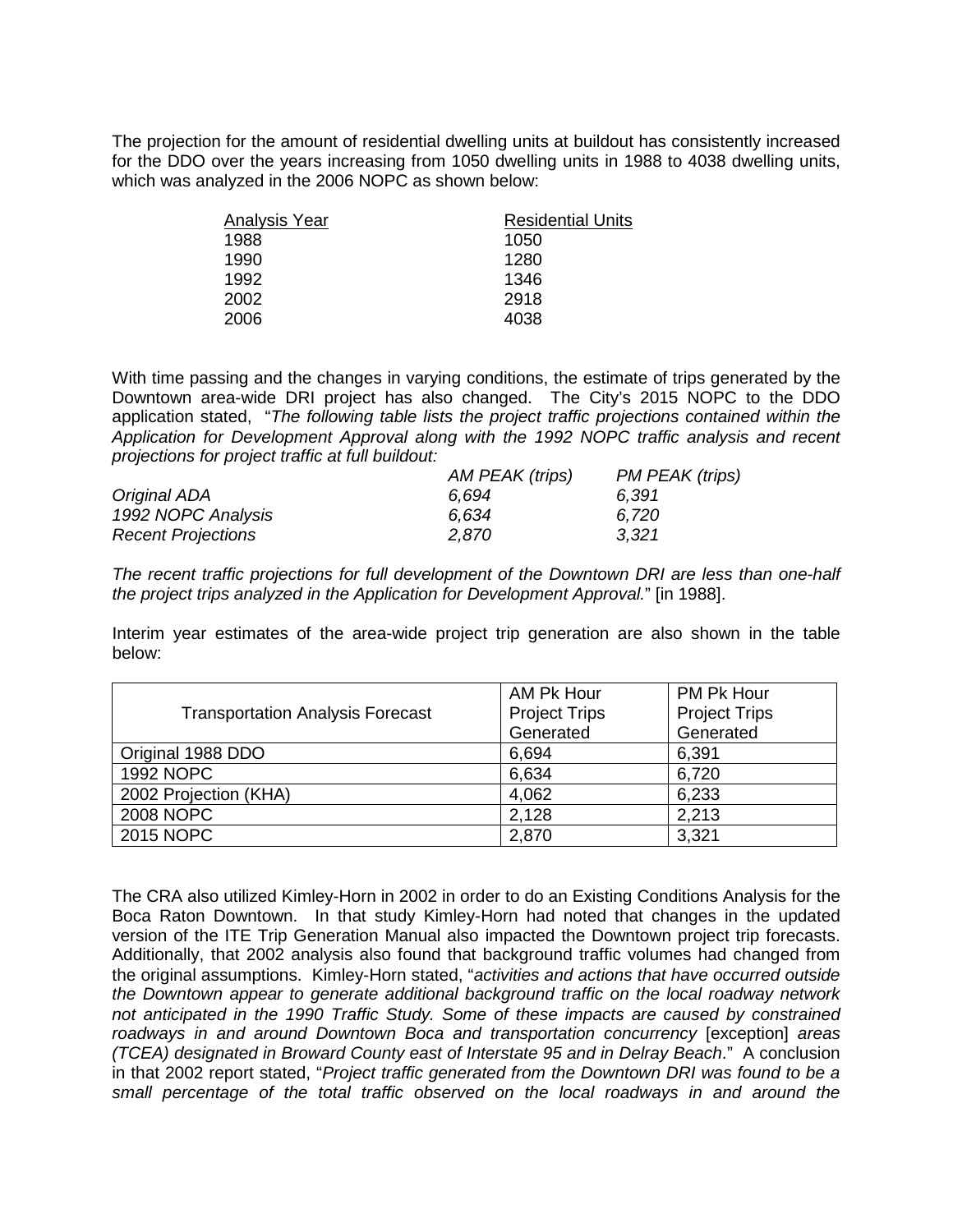*downtown*." Kimley-Horn also provided graphs which summarized the breakdown of total traffic into project traffic and background traffic for typical roadway links in and around the downtown and those graphs are attached.

From the consultants' studies and conclusions of the Boca Raton Downtown over the past years, the estimate of project traffic generated from the Downtown DRI has decreased from the original 1988 approval. There is also some evidence that background through-traffic in the Downtown area has increased to where it is higher than the original projections. The following figure shows PM peak hour traffic volumes in the core Downtown area for several scenarios including 1986 traffic counts, original 1988 DDO projected volumes, and 2015 traffic counts.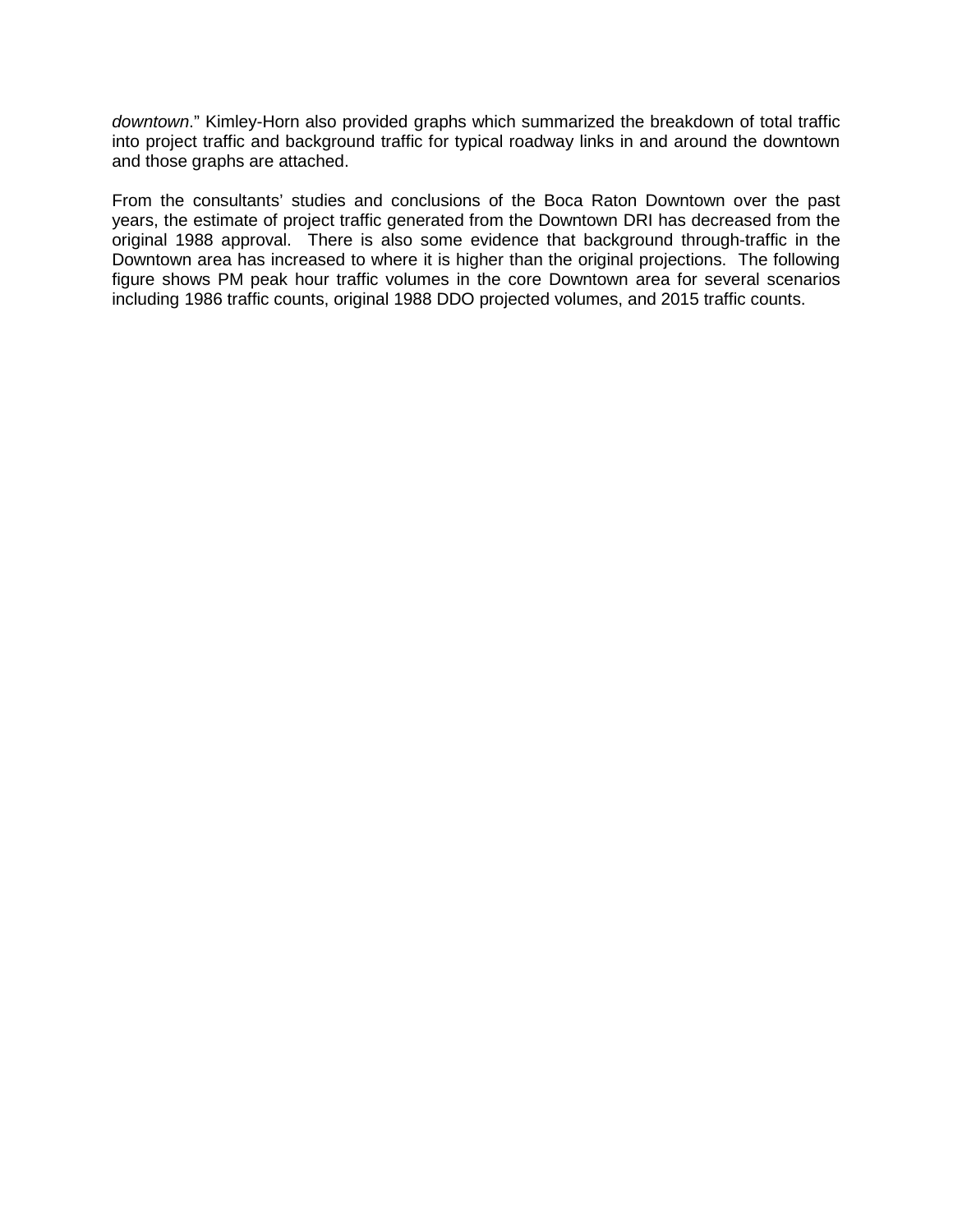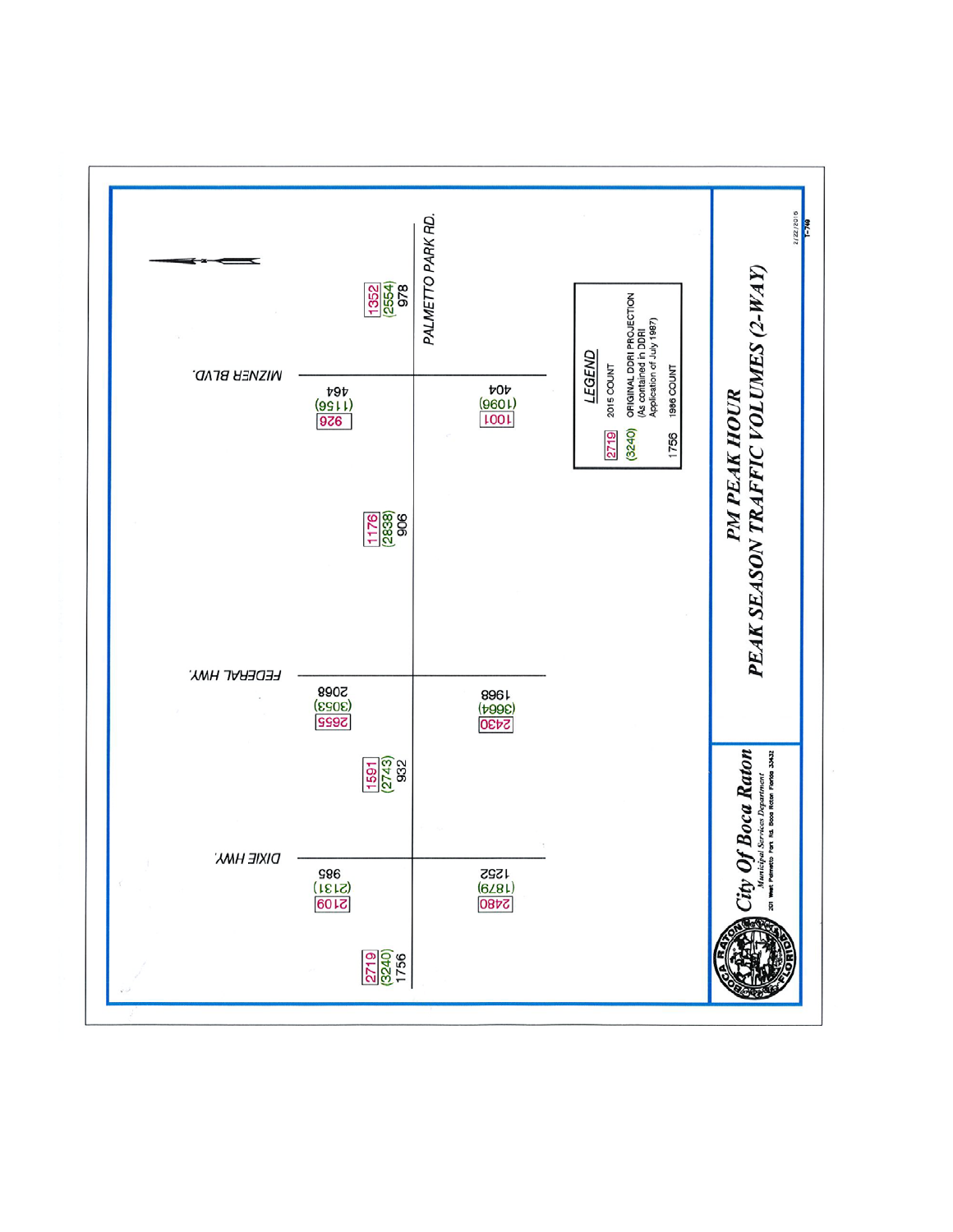| Date              | Action                                                                                               | Details                                                                                                                                                                                                                                                                                                                                                                  |
|-------------------|------------------------------------------------------------------------------------------------------|--------------------------------------------------------------------------------------------------------------------------------------------------------------------------------------------------------------------------------------------------------------------------------------------------------------------------------------------------------------------------|
| <b>March 1983</b> | concerning 30 year growth estimates<br>Staff report (Bob George) to CRA                              | considered a starting point. Constraints to the Downtown growth identified as<br>region. Initial estimate of 8,341,144 s.f. of building area in the Downtown is<br>Demand identified for commercial office and retail space in the Boca Raton<br>Downtown so as to serve growing residential in the service area as well as<br>design, utilities, drainage, and traffic. |
| August 1984       | Consultant (Kimley-Horn) report to CRA<br>concerning Downtown Transportation<br>and Parking Analysis | consultant identified significant transportation improvements to accommodate<br>Based upon building growth estimates for the Downtown including 2.7M s.f. of<br>retail, 4.6M s.f. of office, 630 hotel rooms, and 888 dwelling units, the<br>the traffic, parking, and pedestrian needs.                                                                                 |
| November 1984     | Downtown Task Force meets and<br>considers various possible<br>improvements.                         | Traffic improvement options identified as: 6-laning roadways, creating 1-way<br>pairs of roads, adding railroad crossings and congestion with intersection<br>improvements.                                                                                                                                                                                              |
| 1986              | Consultant (Barton-Aschman) report of<br>Existing Traffic Conditions for CRA.                        | constraint on widening the major roads unless intersection improvements and<br>Concluded that projected traffic conditions cannot be handled with the CRA's<br>significant traffic diversions are made to other roads.                                                                                                                                                   |
| March 1988        | approved by City Council through Reso.<br>Downtown Development Order (DDO)<br>23-88.                 | DDO recognized 3M s.f. of existing office equivalents and 5M s.f. of new<br>proposed office equivalents.                                                                                                                                                                                                                                                                 |
| April 1988        | Amended DDO approved by City Council<br>through Reso, 92-88.                                         | Language revisions made to DDO.                                                                                                                                                                                                                                                                                                                                          |
| October 1992      | City Council approved Ord. 4035<br>amending the DDO.                                                 | The amended DDO recognized the need to implement a traffic diversion plan as<br>Vision 90 funding plan. Widening of the eastern section of Palmetto Pk Rd was<br>deleted and turn lanes at Federal/Palmetto were replaced by turn restrictions.<br>well as adjusted the timing of transportation improvements based on the                                               |
| May 1993          | A referendum of the DDO was voted on<br>and did not pass.                                            |                                                                                                                                                                                                                                                                                                                                                                          |
| August 2006       | City Council approved Ord. 4945<br>amending the DDO.                                                 | The amended DDO allowed for greater office reductions in sub-areas and<br>revised the allocations in sub-area E.                                                                                                                                                                                                                                                         |
| Sept 2008         | City Council approved Ord. 5049<br>amending the DDO.                                                 | The amended DDO modified transportation conditions for Camino Real/Dixie<br>Hwy and Dixie Hwy/Hillsboro Blvd.                                                                                                                                                                                                                                                            |
| Sept 2012         | City Council approved Ord. 5213<br>amending the DDO.                                                 | The amended DDO modified the transportation condition for Palmetto Park<br>Rd/Mizner Blvd, eliminating the EBLT and WBLT lanes.                                                                                                                                                                                                                                          |
| February 2015     | City Council approved Ord. 5295<br>amending the DDO.                                                 | The amended DDO deleted the transportation condition for Camino Real/Dixie<br>Hwy.                                                                                                                                                                                                                                                                                       |

| I |
|---|
|   |
|   |
|   |
| ı |
| j |
| I |